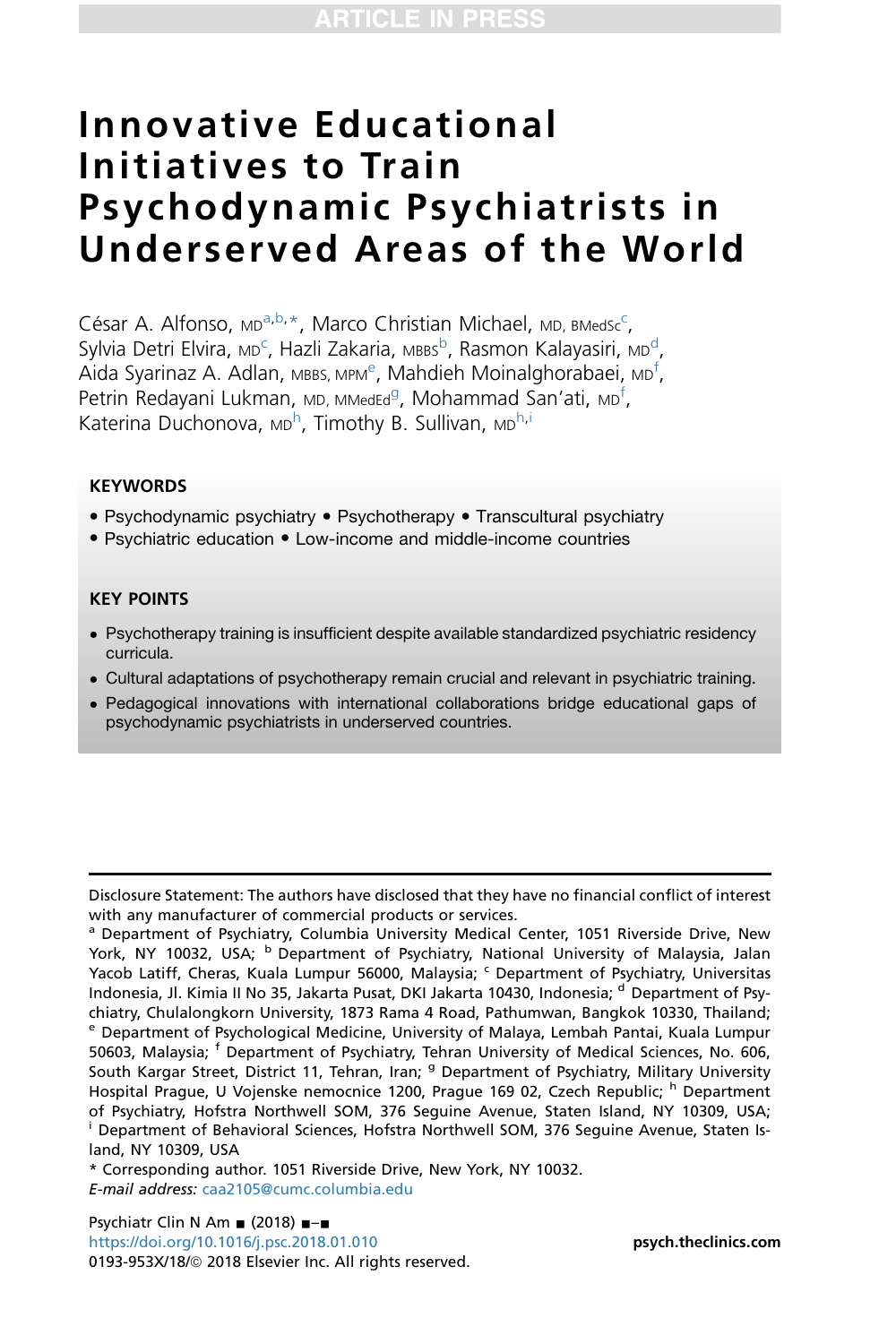## INTRODUCTION

Although psychoanalysis is not commonly practiced in many areas of the world, psychodynamic perspectives and constructs enhance the standard of care of the more widely used supportive and cognitive-behavioral (CBT) psychotherapies. The multimodal integrative approach of balancing cognitive restructuring and correcting cognitive distortions, along with uncovering, interpretative, and supportive interventions, helps patients understand behavior and gain higher levels of functioning.

This article describes educational initiatives of the World Psychiatric Association (WPA) in collaboration with psychiatrists in Thailand, Indonesia, and Malaysia; and a psychotherapy training fellowship in Iran that emphasizes psychodynamic theory. Educators who are officers and members of the WPA sections (committees) on Psychoanalysis in Psychiatry and Education in Psychiatry and Psychotherapy, from Columbia University, Chulalongkorn University, the Royal College of Psychiatrists in Thailand, the Universitas Indonesia, University of Malaya, and the National University of Malaysia, designed a teaching and mentoring program to improve competency in psychodynamic psychotherapy.[1](#page-11-0) The WPA project included a series of live workshops, followed by a semester of advanced psychotherapy courses using video conferencing and email moderated discussions, with the objective to train psychiatrists to become expert psychotherapists. Additionally, faculty development seminars were designed to engage course graduates to develop pedagogical skills. Also, a mentoring system was created to ensure self-sufficiency and enduring results. The Tehran University of Medical Sciences (TUMS) Psychotherapy Fellowship Program is also presented as an alternative advanced psychotherapy educational model that could be replicated in other countries.

Challenges affecting the implementation of educational models include limited psychiatric staffing resources, fulfilling public health needs, and considering cultural adaptations in psychotherapy training.

## PSYCHIATRIC STAFFING RESOURCES WORLDWIDE

Worldwide, psychiatric staffing resources are influenced by income disparities. Staffing is of essence to provide adequate clinical services, as well as allowing more flexibility for physicians to balance academia with clinical duties.<sup>[2](#page-11-0)</sup> Currently, the psychiatry workforce rate in the world is 1.2 per 100,000 (psychiatrists per 100,000 population, with an SD of 6.07), although psychiatrists are vastly unequally distributed. Europe has 9.8 per 100,000 and the United States 15.2 per 100,000, whereas Africa has approximately 1800 psychiatrists to take care of a population of greater than 700 million (0.04/100,000). The 2 most populous countries in the world, China and India, have estimated rates of 1.53 per 100,000 and 0.3 per 100,000, respectively. The World Health Organization (WHO) Global Health Observatory (GHO) 2015 data<sup>[3](#page-11-0)</sup> needs to be interpreted with caution because it tends to underreport.<sup>[4](#page-11-0)</sup>

The World Bank classifies countries into 4 categories based on income. Using the gross national income (GNI) per capita as an economic indicator, low-income, lower middle-income, upper-middle-income, and high-income countries are defined as those with GNI per capita of \$1005 or less, \$1006 to \$3955, \$3956 to \$12,235, and \$12,236 or more, respectively. This article focuses on countries with low-income or lower-middle-income economies because 149 out of 195 countries in the world are in this category. In these countries, the workforce disparities are overwhelming because 10% of the global psychiatric labor force cares for two-thirds of the world population.[4](#page-11-0)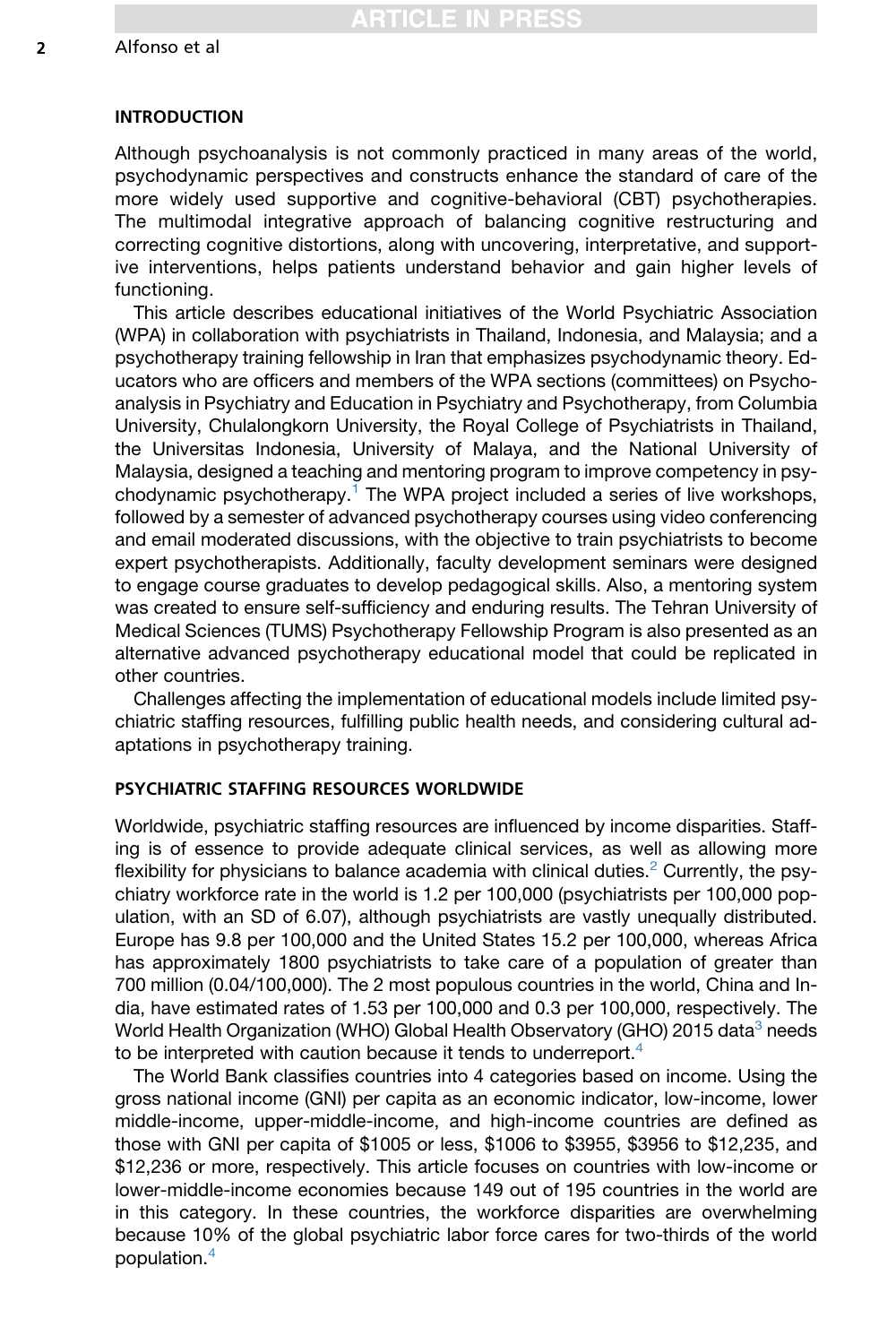## Psychiatrists in Underserved Areas of the World 3

It is customary for specific geographic subregions to be consolidated as cultural zones determined by economic or other sociocultural agreements or clusters, such as the Association of South East Asian Nations (ASEAN) or Latin America. Notably, the cultural diversity between the nations included in these zonal conglomerates and that clinical reality psychiatrists face in the subregions varies widely. Table 1 examines the psychiatric workforce diversity in the ASEAN and Latin America regions.

| Table 1<br>Psychiatrists in Association of South East Asian Nations and Latin American countries |                       |                                         |
|--------------------------------------------------------------------------------------------------|-----------------------|-----------------------------------------|
|                                                                                                  | <b>GNI per Capita</b> | Psychiatrists per 100,000<br>Population |
| <b>Brunei</b>                                                                                    | High                  | 6                                       |
| Cambodia                                                                                         | Lower-middle          | $0.34^{32}$                             |
| Indonesia                                                                                        | Lower-middle          | 0.29                                    |
| Laos                                                                                             | Lower-middle          | 0.03                                    |
| Malaysia                                                                                         | Upper-middle          | 0.8                                     |
| Myanmar                                                                                          | Lower-middle          | 0.29                                    |
| Philippines                                                                                      | Lower-middle          | 0.46                                    |
| Singapore                                                                                        | High                  | 3.48                                    |
| Thailand                                                                                         | Upper-middle          | 0.87                                    |
| Vietnam                                                                                          | Lower-middle          | 0.91                                    |
|                                                                                                  | <b>GNI per Capita</b> | Psychiatrists per 100,000<br>Population |
| Argentina                                                                                        | High                  | 11.5                                    |
| <b>Bolivia</b>                                                                                   | Lower-middle          | $0.82^{32}$                             |
| <b>Brazil</b>                                                                                    | Upper-middle          | 3.49                                    |
| Chile                                                                                            | High                  | 4.66                                    |
| Colombia                                                                                         | Upper-middle          | 2.53                                    |
| Costa Rica                                                                                       | Upper-middle          | $0.98^{32}$                             |
| Cuba                                                                                             | Upper-middle          | $2.08^{32}$                             |
| Dominican Republic                                                                               | Upper-middle          | 1.08                                    |
| Ecuador                                                                                          | Upper-middle          | 1.09                                    |
| El Salvador                                                                                      | Lower-middle          | $0.32^{32}$                             |
| Guatemala                                                                                        | Lower-middle          | 0.29                                    |
| Haiti                                                                                            | Low-income            | 0.07                                    |
| Honduras                                                                                         | Lower-middle          | 0.38                                    |
| Mexico                                                                                           | Upper-middle          | 0.67                                    |
| Nicaragua                                                                                        | Lower-middle          | $0.65^{32}$                             |
| Panama                                                                                           | Upper-middle          | 3.80                                    |
| Paraguay                                                                                         | Upper-middle          | 2.00                                    |
| Peru                                                                                             | Upper-middle          | 0.76                                    |
| Puerto Rico                                                                                      | High                  | 2.37 <sup>32</sup>                      |
| Uruguay                                                                                          | High                  | $11.35^{32}$                            |
| Venezuela                                                                                        | Upper-middle          | $0.7^{32}$                              |

Data from World Health Organization (WHO), World Psychiatric Association (WPA). Atlas: psychiatric education and training across the world 2005. Geneva (Switzerland): World Health Organization; 2005.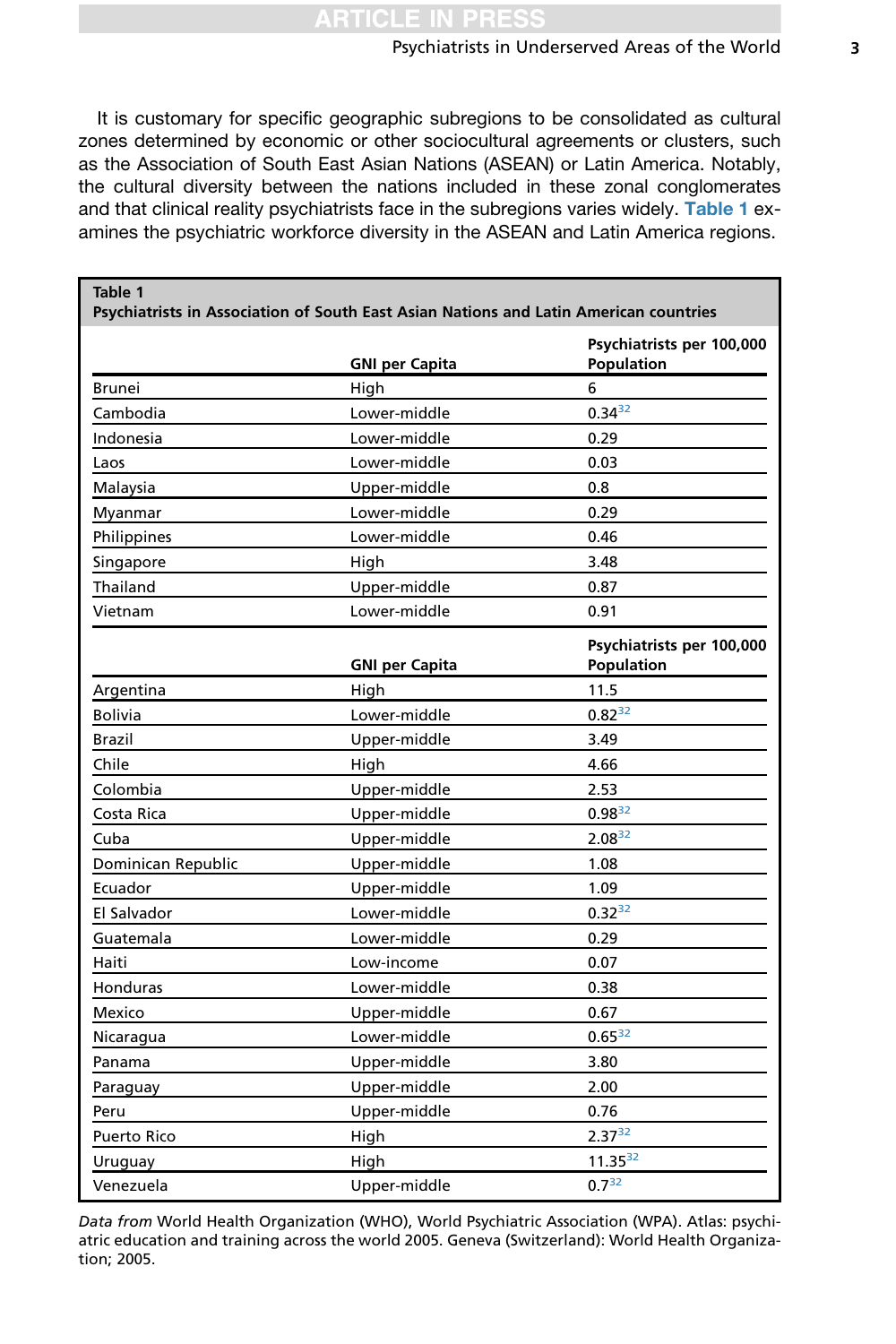RTICLE IN PRE

#### 4 Alfonso et al

Regardless of psychiatric workforce general statistics, the provision of intensive psychotherapies is limited in most countries and formal psychoanalytic and psychodynamic psychotherapy training is rarely available outside of countries with highincome economies. This article examines creative ways to fulfill psychodynamic psychiatry competencies and offer training in underserved areas of the world.

## PSYCHOTHERAPY EDUCATION: COMPETENCY VERSUS PUBLIC HEALTH APPROACHES Competency-Based Education

Competency-based learning has come to be seen as a preferred training model because of its emphasis on the acquisition of practical, clinical skills (as opposed to traditional, theory-based training), though it has largely been implemented only in countries with high-income economies. This model assumes that psychiatrists should have expertise in treating a range of mental disorders, as well as possessing specific fundamental clinical skills.<sup>[5](#page-11-0)</sup> In the United States, the Milestones Project, a joint initiative of the Accreditation Council of Graduate Medical Education and the American Board of Psychiatry and Neurology, provides a framework for the progressive assessment of trainees focusing on competencies that include psychotherapy and, specifically, psychodynamic psychotherapy.[6](#page-11-0)

The competency-based learning model in countries with low-income and middle-income economies is difficult to implement.<sup>[4](#page-11-0)</sup> Psychiatry residents in underserved areas struggle to provide ethical care to a high volume of patients while simultaneously attending to educational needs. In these scenarios, faculty members in busy hospitals and clinics teach best through clinical demonstrations rather than in the classroom. The apprenticeship model of 1-to-1 faculty–trainee clinical supervision is highly useful with respect to some clinical learning but may not produce desired outcomes if staffing resources are inadequate and if pressing service needs preclude protected educational experiences.

#### Public Health Emphasis

In challenged geographic areas, psychiatrists engage in clinical management and consultation as active liaisons with primary care providers, and take on public health leadership responsibilities.<sup>[7](#page-12-0)</sup> A public health emphasis may be more prudent in the clinical care of persons in countries with low-income and middle-income economies. An educational model that expands care from the individual to the community would be ethically appropriate to match resources with the high burden of disease.

Most public health–informed care delivery models, especially in low-income and middle-income countries, assume that psychiatrists have very limited time to provide direct clinical services and, instead, focus on oversight and administering resources. This is the model proposed by Patel $8,9$  to best address the global burden of mental illness, based on successful public health initiatives around the world. Changing the historical role of the psychiatrist from that of direct caregiver to that of supervisor or consultant, while meeting some clinical needs, poses risks. Among those risks is the concern that a psychiatrist who practices very little, and who has had limited clinical experience, may be ill equipped to supervise, especially over time. The health teams in the public health model are to be composed of diverse workers who could deliver specific tasks under the guidance of or in collaboration with psychiatrists. Such interdisciplinary collaboration is certainly beneficial; however, when using this model in particular, most psychotherapeutic interventions are assigned to counselors with more limited training. $4$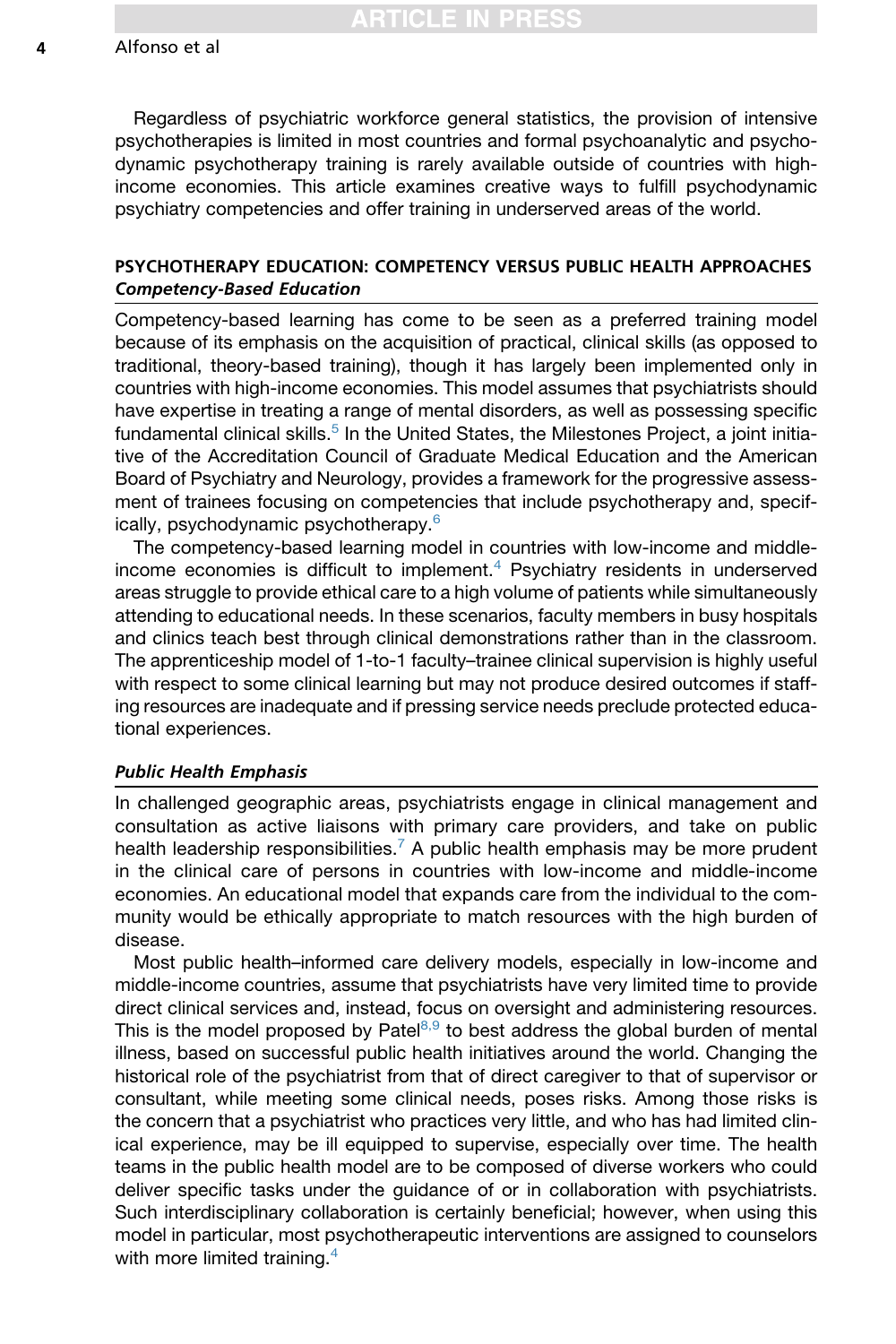#### Psychiatrists in Underserved Areas of the World 5

## A Combined Educational Approach

The authors take the position that the competency-based and public healthminded pedagogical approaches can be combined to inform curricular and training model design, and that both aims can accommodate psychotherapy training and supervision of psychiatric residents, including in countries with low-income and middle-income economies. In such a combined model, psychotherapy training and, specifically, psychodynamic psychotherapy training are seen as informing the psychiatrist's understanding of systems and group dynamics (useful in serving as a team leader), as well as providing the psychiatrist with a sound clinical base from which to provide meaningful and expert guidance to team members. Also, the psychiatrist would take on the responsibility for the most complex cases, often providing care to those individuals directly. Primary care providers and other mental health clinicians would still carry the larger burden of care in these health systems.<sup>[4](#page-11-0)</sup>

Some of the most complex cases include patients with multiple comorbidities, including the concurrent presence of severe personality disorder, together with patterns of impulsivity, heightened risk of self-harm, and frequent decompensation. These patients have been shown to benefit from psychodynamic psychother $apy^{10-12}$  and, because they tend to be high users of services,<sup>[11](#page-12-0)</sup> appropriate expert treatment by a well-trained psychiatrist may over the longer term realize significant cost-savings, as well as relieving suffering and improving quality of life. The literature suggests that pharmacotherapy in these patients is of limited benefit unless in-tegrated with psychotherapy.<sup>[10,11](#page-12-0)</sup> Research demonstrating that a psychotherapy dose effect is relevant for complex conditions supports this assertion.<sup>[11,13](#page-12-0)</sup>

Although there are a variety of models with which providers can work, psychodynamic psychotherapy training has been shown to provide the best structure for safe and ethical practice. The authors maintain, with confidence, that psychodynamic training is essential because it affords practitioners the requisite skills to creatively adapt methodologies to the patient's circumstances while grounding the clinician in a framework that demands self-reflective awareness; attention to nuances of meaning and communication; and a profound, unwavering patient-centered focus. Because not all providers can be trained in psychodynamics, it is appropriate that the psychiatrist or team leader possess these skills.

The following sections describe examples of successful ongoing educational initiatives in diverse areas of the world, applying culturally informed models of collaborative care and competency-based approaches.

## CULTURAL ADAPTATION OF PSYCHOTHERAPY TRAINING

Cultural adaptation of psychotherapy training addresses change over time; or the dynamics of societal, political, and other environmental factors that may influence the values and belief systems of individuals intergenerationally.

Understanding the cultural factors of the generational gaps between students and supervisors enhances the teaching processes in psychiatry.<sup>[14](#page-12-0)</sup> In underserved areas, the competency-based training approach, although cumbersome if the psychiatric workforce is inadequate, may be increasingly plausible because younger trainees are more comfortable multitasking and can focus attention better than their teachers; they are highly skilled with swiftly shifting mental sets and can incorporate technological advances in learning and clinical practice. Nevertheless, sharing the burden of patient care with other mental health professionals may be prudent in underserved areas to optimize the use of scarce resources.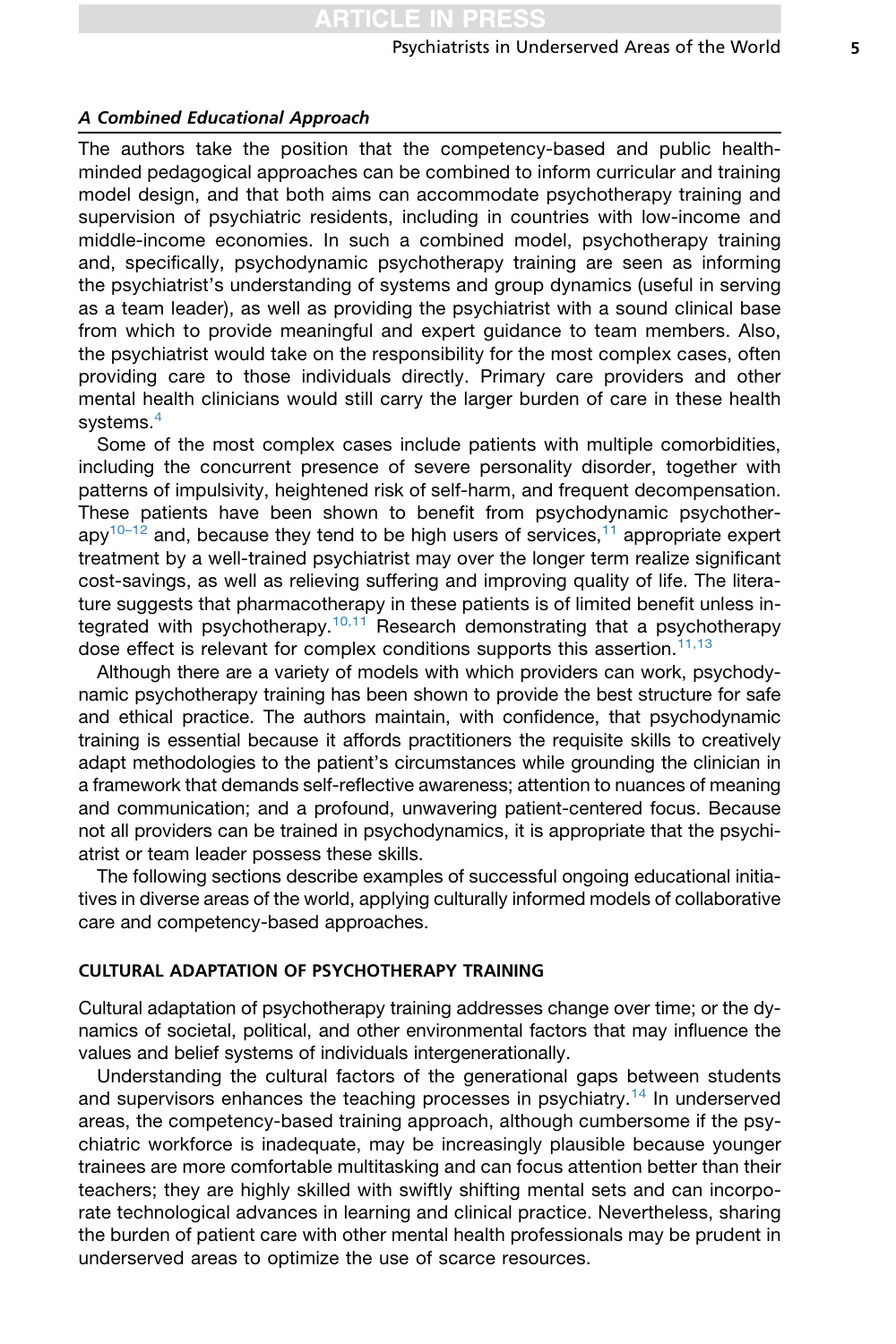#### 6 Alfonso et al

Psychiatry educators need to pay close attention to cultural factors associated with disease onset, illness course, and psychotherapy treatment outcomes. The biopsychosocial model postulates that the biomedical paradigm constricts clinical care, and exploration of psychosocial aspects is essential to be fully therapeutic.[15](#page-12-0) Psychosocial determinants affect the therapeutic alliance, treatment adherence, treat-ment response, and prognosis.<sup>[16,17](#page-12-0)</sup> Important psychosocial determinants in psychodynamic psychotherapy treatments include

- Understanding of illness
- Willingness to seek and accept treatment (ambivalence, contemplation, precontemplation)
- Shared attributes
- Learned attitudes
- **•** Belief systems
- Value systems.

Societal and family views and attitudes about illness influence the psychotherapy discourse through transferences, enactments, and parallel processes.

Cultural sensitivity needs to take place beyond identifying relatively rare and exotic culture-bound syndromes, or encouraging trainees to mechanically construct cultural formulations. Although language affinity between clinician and patient promotes attunement, other factors are equally important. Determinants of cultural attunement include identifying

- Nuanced symbolic meaning that may be alien to the clinicians' way of thinking
- Idiosyncratic ways of communicating distress
- $\bullet$  Idioms of distress that are culturally sanctioned or encouraged, such as a propensity toward either somatization or psychologizing, without fluid expression of affect.

Although, in the authors' collective experience, cultural similarities tend to outweigh differences, trainees need to understand the cultural makeup of each individual pa-tient. The psychodynamic techniques of detailed inquiry and neutral curiosity<sup>[18](#page-12-0)</sup> are helpful in constructing a careful anamnesis; however, this needs to occur without excessive countertransferential enthusiasm that could derail the process.

Of importance in psychotherapy training is exploration of cultural aspects of religion and spirituality in clinical care. It is challenging to incorporate cultural heritage data and the associated symbolism when making psychotherapeutic interpretations. Some basic knowledge of social sciences, such as philosophy, theology, and anthropology, could inform medical education and postgraduate training. Rather than assuming that spiritual advisers or community elders will contaminate the treatment space, psychotherapists should encourage synchronized efforts toward a common therapeutic goal. Creating liaisons with clergy, religious leaders, and organizations should be encouraged rather than discouraged, in the same way that collaborative models of care are inclusive of other health professionals.[4](#page-11-0) Similarly, learning to be sensitive and neutral to historical and political development of different nations and ethnic groups, and their taboo themes could facilitate the development of the therapeutic alliance in transcultural treatments.

To adequately promote mental health, one needs to attend to the multiple dimensions of stigma as it relates to mental disorders in diverse populations. Other relevant cultural issues that permeate psychodynamic treatments include

- Attention to migration
- Traumatic displacement because of political turmoil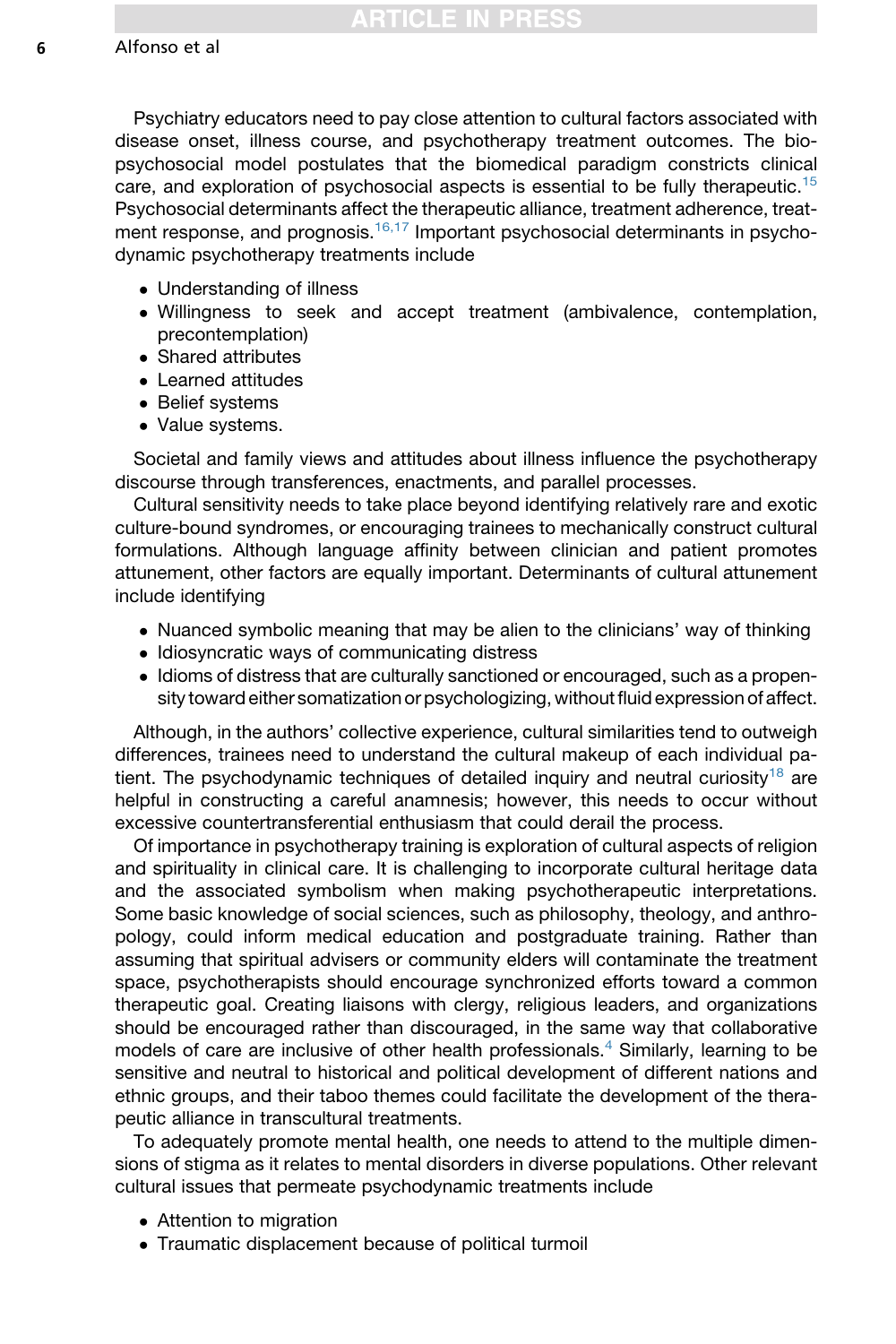- The pandemic of intimate partner violence
- Victimization of children.

Learning to adequately liaise and advocate with social and protective services contextualizes psychotherapy treatments while protecting basic human rights.

#### TECHNOLOGY IN THE SERVICE OF BRIDGING EDUCATIONAL GAPS

Because incorporating technological advances in everyday life has taken on a life of its own, using the Internet in the practice of intensive psychotherapies is now widely accepted, despite pitfalls and legitimate concerns about protecting confidentiality. Similarly, Internet-based videoconferencing has been effectively used to bridge educational gaps in geographically compromised and underserved areas.[19](#page-12-0)

The most successful distance learning enterprise is the China America Psychoanalytic Alliance (CAPA) educational programs, offering advanced psychodynamic psychotherapy courses, supervision, and personal psychotherapy to clinicians in China, mostly through secure Internet-based video with episodic site visits. More than 200 students have graduated from CAPA courses since its inception in 2008, and more than 150 volunteer faculty members from the Americas and Europe actively serve as educators.<sup>[20](#page-12-0)</sup>

Other successful educational programs that are, at least in part, Internet-based include international collaborations between the University of Colorado School of Medicine and the University of Health Sciences Cambodia, $21$  the Hamad Medical City Program in Qatar and Cornell University, $22$  and the University of Toronto and Addis Ababa University in Ethiopia.<sup>[23](#page-12-0)</sup> The following section details an innovative WPA intersectional program implemented in 3 ASEAN countries.

## WORLD PSYCHIATRIC ASSOCIATION PSYCHODYNAMIC PSYCHOTHERAPY TRAINING PILOT PROGRAMS IN THE ASSOCIATION OF SOUTH EAST ASIAN NATIONS COUNTRIES

The aforementioned WPA sections identified a need to provide mentorship and facilitate career development in addition to offering workshops and symposia at regional conferences and world congresses. Psychiatrists, particularly from underserved areas, have a strong interest in learning psychodynamic psychotherapy. In Southeast Asia, young psychiatrists approached WPA speakers at regional conferences and asked for curricular guidance collaborations while clearly stating that clinical workshops were their preferred educational method for improving competency. As a result of this feedback, full-day workshops illustrating the relevance of psychodynamic thinking in a variety of clinical settings were piloted in Bangkok, Jakarta, and Surabaya beginning in 2012. An identical workshop was replicated in Kuala Lumpur during their national psychiatric conference in  $2013.<sup>24</sup>$  $2013.<sup>24</sup>$  $2013.<sup>24</sup>$ 

After preliminary planning in Bangkok in 2012, a pilot follow-up course was codesigned by colleagues from the Royal College of Psychiatrists of Thailand jointly with WPA section members, with the goal to train a select group of academic earlycareer Thai psychiatrists to improve their psychodynamic psychotherapy knowledgebase and gain confidence as clinical supervisors. The success of this course led to replication of the initiative in neighboring Malaysia and Indonesia. Over a period of 5 years, the WPA and national organizations in 3 ASEAN countries agreed to collaborate on a more comprehensive educational project. [Fig. 1](#page-7-0) sum-marizes the 5-tiered pedagogical intervention now near completion.<sup>[1,25](#page-11-0)</sup>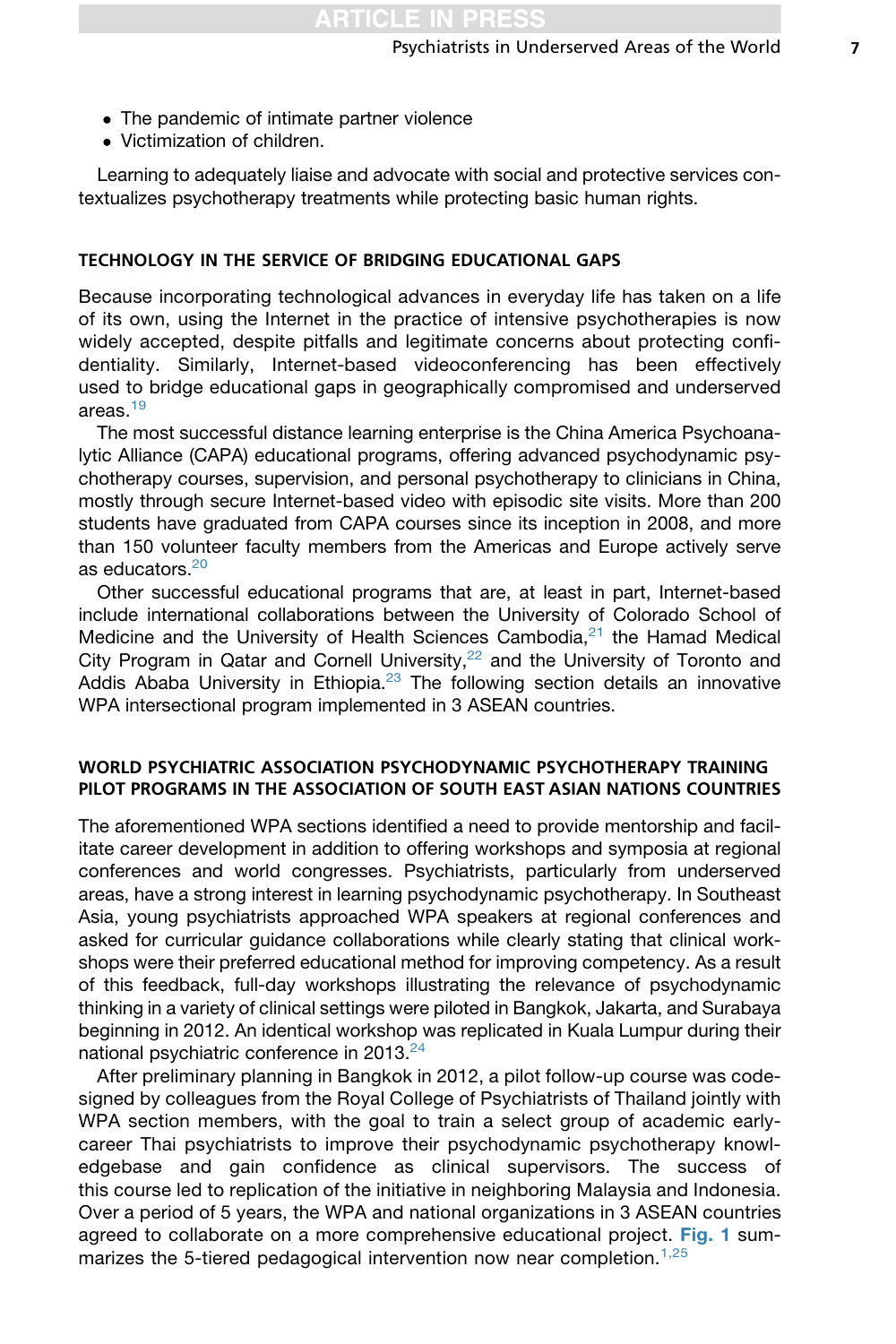## RTICLE IN P

<span id="page-7-0"></span>

## Phase 1: Workshops to Improve Clinical Skills

Between 2012 and 2014, Alfonso, Zakaria, Aida Adlan, Kalayasiri, Elvira, and Lukman orchestrated multiple full-day advanced psychodynamic psychotherapy workshops in national meetings conducted by the Indonesian Psychiatric Association Psychotherapy Section in Jakarta and Surabaya, the Malaysian Psychiatric Association in Kuala Lumpur, and the Royal College of Psychiatrists of Thailand in Bangkok. WPA section chairs Tasman, Nahum, Botbol, Bennani, and WPA committee members Ammon and Onofrio were supportive of these efforts, because Asian countries at the time were underrepresented in the respective WPA sections.

Each workshop attracted approximately 35 to 50 participants; 260 participants attended the workshop in Kuala Lumpur. Local psychiatrists selected by host psychiatric societies ran these workshops and the modules were chosen according to the experts' areas of interest, with emphasis on application of psychodynamic thinking and clinical correlations in a variety of clinical settings. The local psychiatrists were invited to become active members of WPA sections or study groups on completion of the activities.<sup>[1](#page-11-0)</sup>

## Phase 2: 1-Semester Advanced Psychodynamic Psychotherapy Courses

Subsequently, for each of the 3 countries, a 1-semester follow-up advanced online psychodynamic psychotherapy course was designed and conducted sequentially over 2 years, in which 8 participants were chosen through a competitive application and selection process by the national societies. The course had a core curriculum of 40 selected articles and textbook chapters and was conducted mostly in a virtual classroom (90-minute class every other week through videoconference) in which peer and thematic supervision took place. A moderated email listserve discussion forum was established, as well as on-site learning at the end of the semester. The end of semester lesson was conducted in conjunction with the corresponding national psychiatric society meetings. The courses were held in 2014, 2015, and 2016, in Thailand, Malaysia, and Indonesia, respectively. Each course had 2 to 3 coteachers: César Alfonso (United States), Rasmon Kalayasiri (Thailand), Hazli Zakaria and Aida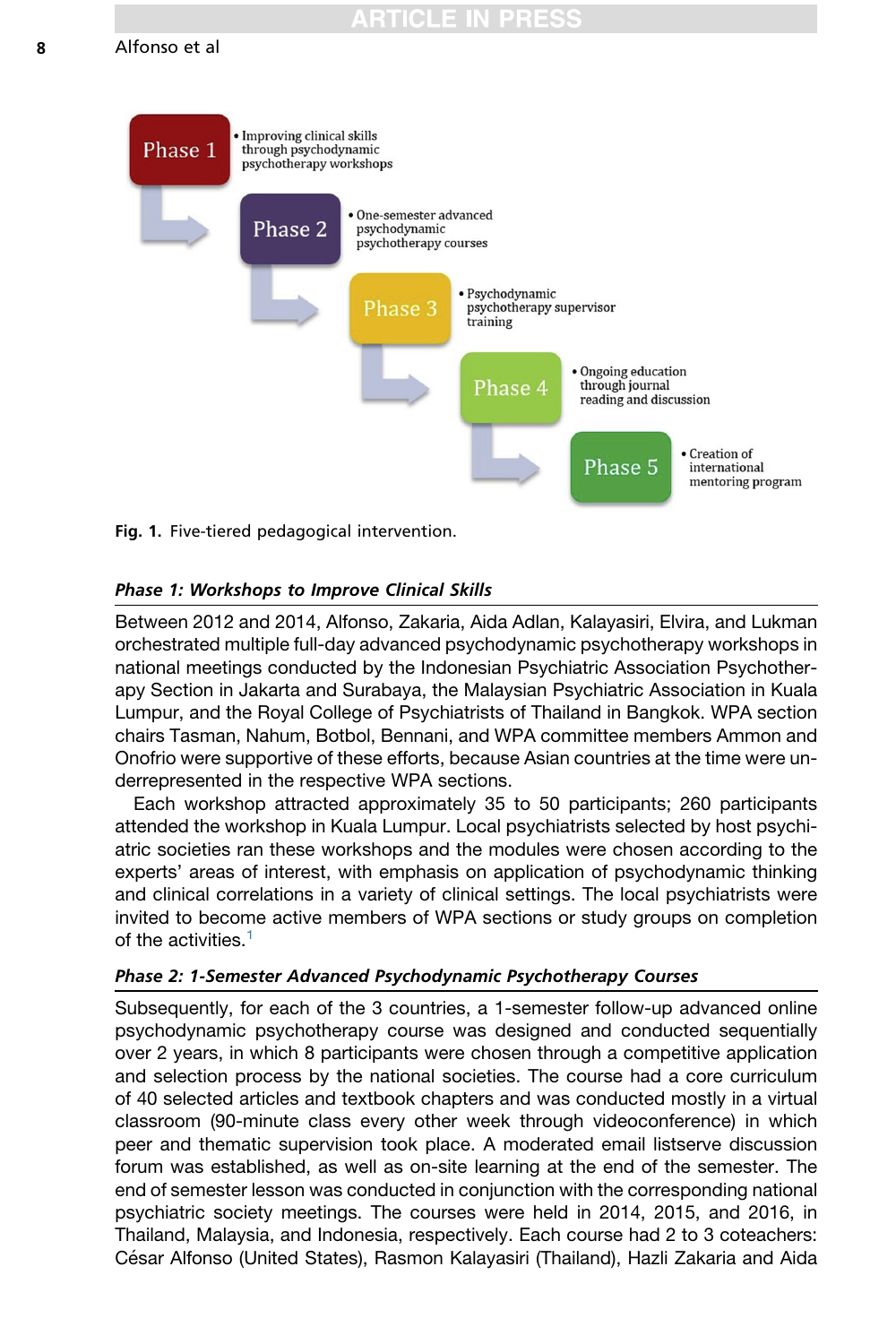## Psychiatrists in Underserved Areas of the World 9

Syarinaz Adlan (Malaysia), and Petrin Redayani Lukman and Sylvia Detri Elvira (Indonesia). In addition, the coteachers chose student-coordinators: Natchanan Charatcharungkiat (Thailand), Najwa Hanim Rosli (Malaysia), and Rizky Aniza Winanda (Indonesia).

The classes in this course were clinically focused in a case-conference style, in which each student was responsible for providing a written and oral presentation of a psychotherapy case, doing psychodynamic formulations, and preparing questions for discussion. Readings based on the core curriculum were matched based on the clinical relevance of individual cases, and students were required to critique theory and technique. To ensure engagement, classes were conducted bilingually in each respective country, while the student-coordinator served as the translator and maintained English as the common language. Patient confidentiality was protected by requesting informed consent, omitting identifying information, encrypting files, and us-ing secure videoconferencing technologies.<sup>[1](#page-11-0)</sup>

## Phase 3: Training Psychodynamic Psychotherapy Supervisors

WPA intersectional leaders collaborated in designing full-day workshops aimed at improving supervision skills that took place in Indonesia and Malaysia. The first WPA intersectional workshop on psychodynamic psychotherapy supervision was in Malang, East Java, Indonesia, in March, 2017; the second was in Kuching, Sarawak, Malaysia, in July, 2017. These workshops were attended by a total of 75 participants, all psychiatrists engaged as intensive psychotherapy supervisors in academic medical centers. The workshops were also designed to further train the graduates of the phase 2 WPA psychodynamic psychotherapy programs to embrace their supervision responsibilities with mastery.

The supervision workshops combined small-group exercises and discussion, and brief lectures followed by interactive discussions. An interactive exercise examined the fine line between clinical supervision and psychotherapy of a supervisee, how to navigate between 1 dimension and the other, and under what circumstances one could integrate them in countries where residents have little or no access to their personal or training psychotherapy.

A workshop lecture module focused on describing psychodynamic psychotherapy competencies and ways to translate theory into technique through apprenticeship, including observation, collaboration, and assessment. Two videotapes were shown illustrating in vivo psychodynamic psychotherapy supervision, which highlighted how to teach theory and technique. Indonesian and Malaysian supervisors prepared these videos, which were conducted in Bahasa Indonesia with English subtitles and bilingually in Bahasa Melayu and English.

One workshop module focused in detail on the management of parallel processes in supervision, understanding enactments and projective counteridentification. Another module examined supervision as a process of progressive development, achieving mastery by moving along a continuum of milestones that progress from high motivation, inexperience, and high anxiety in beginners; fluctuating confidence and motivation with discouragement when facing impasses at midlevel; and security, consistency in attunement, serenity, and humility in advanced practice.<sup>[26](#page-12-0)</sup>

A small-group exercise that followed focused on helping peers and trainees explore countertransferences in a systematic way, including erotic feelings and emotional states of boredom, rescue fantasies, rage, inadequacy, and sadness.

Finally, a workshop module traced the developmental progression of how supervisors help advance supervisees from inexperience to expertise, ego-supportively, by becoming self-objects and therapeutic role models. Workshop participants in this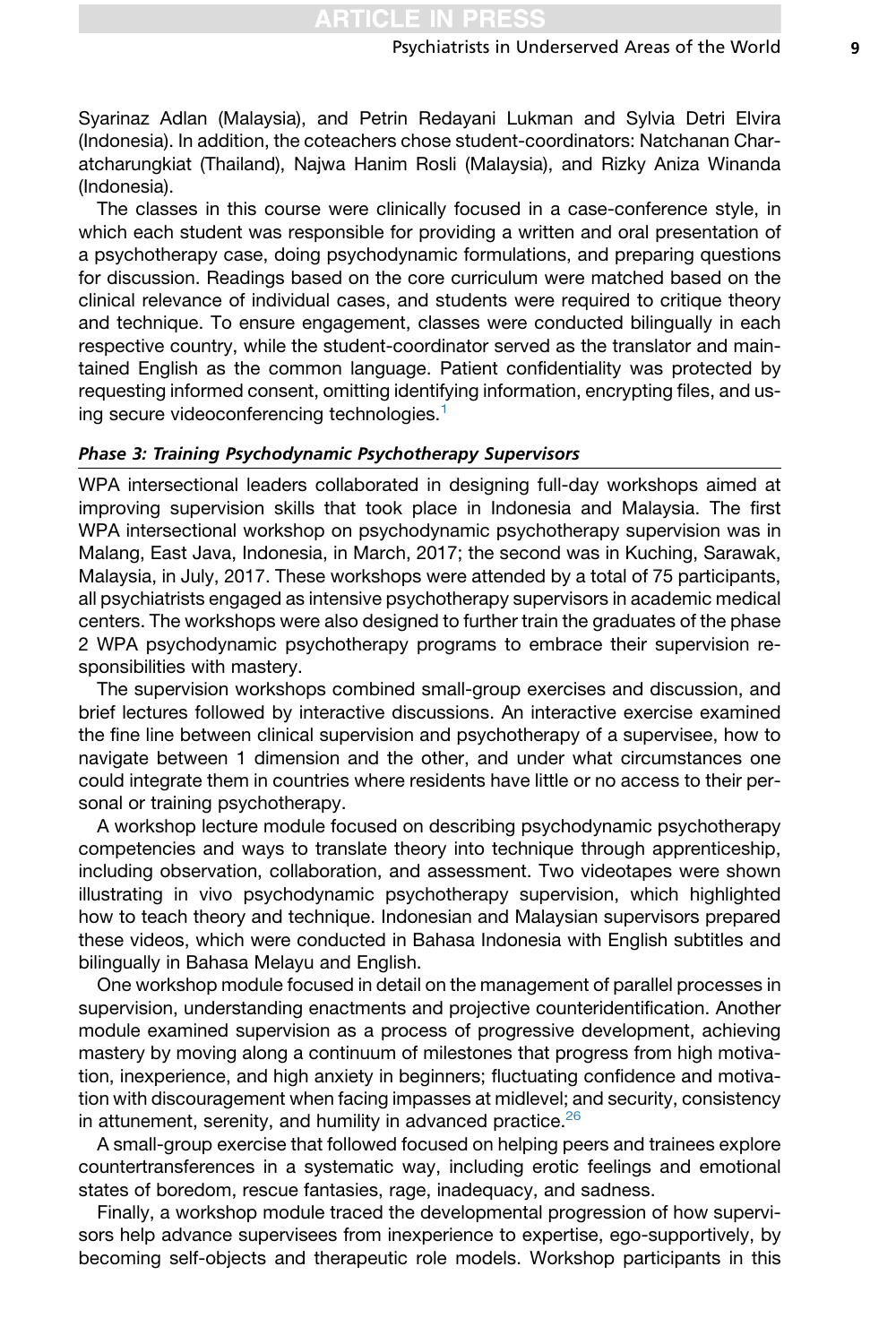way learned how the transition from supervisors to mentors and peers brings about full circle the ultimate aim of clinical supervision.<sup>[1,27,28](#page-11-0)</sup>

## Phase 4: On-Going Education Through Review of Journal Readings

In the fall of 2017, graduates from the advanced course took charge of coordinating continuing education. Warut Aunjitsakul and Kanthee Anantapong, psychiatrists from Prince of Songkla University Thailand, coorganized of a 1-year psychotherapy journal club list serve for all 30 graduates and coteachers from the online courses. Activities of this phase include in-depth review of 12 recent articles published in the scientific journal *Psychodynamic Psychiatry*, in which an article is discussed every month over email list serve; journal article authors and editors are invited to mentor and participate in the discussions[.1](#page-11-0)

## Phase 5: Creating an International Mentoring Program

Course graduates and coteachers are also organizing an International Mentoring Association of Psychodynamic Psychiatrists, with the aim of advancing intensive psychotherapy practice through regional scientific meetings led by course graduates, and encouraging publications through collaborative efforts with WPA intersectional members serving as mentors and senior authors. This core group of mentors, teachers, and graduates is becoming a network of psychodynamic psychotherapy expert practitioners and supervisors.[1](#page-11-0)

Although the long-term impact of this initiative is yet to be measured, since the inception of the pilot program, 15 graduates and all coteachers have actively participated in WPA-sponsored intersectional workshops and symposia in Hong Kong, China; Taipei, Taiwan; Berlin, Germany; and Florence, Italy, over the last triennium. They have published 3 articles in peer-reviewed journals, including *Psychodynamic Psychiatry*, the *ASEAN Journal of Psychiatry*, the *British Journal of Psychiatry International*, and contributed in 2 chapters to the upcoming edition of the book *Advances in Psychiatry*. [1,4,17,29,30](#page-11-0)

In terms of overall program feedback, students appreciate the innovative educational approach that emphasizes group cohesion, as well as incorporating theory into practice. Difficulties such as complexity of the core curriculum and short deadline periods can be overcome by extending the course duration to allow additional time to discuss readings and increased coteacher presence during individual learning, while also providing sample video clips of experts conducting psychodynamic psychotherapy sessions.

Despite the perceived difficulty in providing psychodynamic training in countries with scarce resources, academics can make the most of current innovations in pedagogical methods by engaging in international collaborations with emphasis on mentorship and sensible cultural adaptations. With a directive of empowering and inspiring local talent, this educational model can perhaps be replicated in other underserved regions where psychotherapy training is suboptimal.

## PSYCHODYNAMIC PSYCHOTHERAPY FELLOWSHIPS: THE TEHRAN UNIVERSITY OF MEDICAL SCIENCES MODEL

The Islamic Republic of Iran is located in Western Asia with an estimated population of 80 million as of 2017. Persia (Iran) has a rich medical history dating back millennia, as well as a strong psychiatric community with a psychotherapy tradition. Avicenna and Zakaraiyya al-Razi promoted the role of speech medicine and soul treatment as adjunctive to somatic treatments. The psychiatric workforce in Iran is mostly limited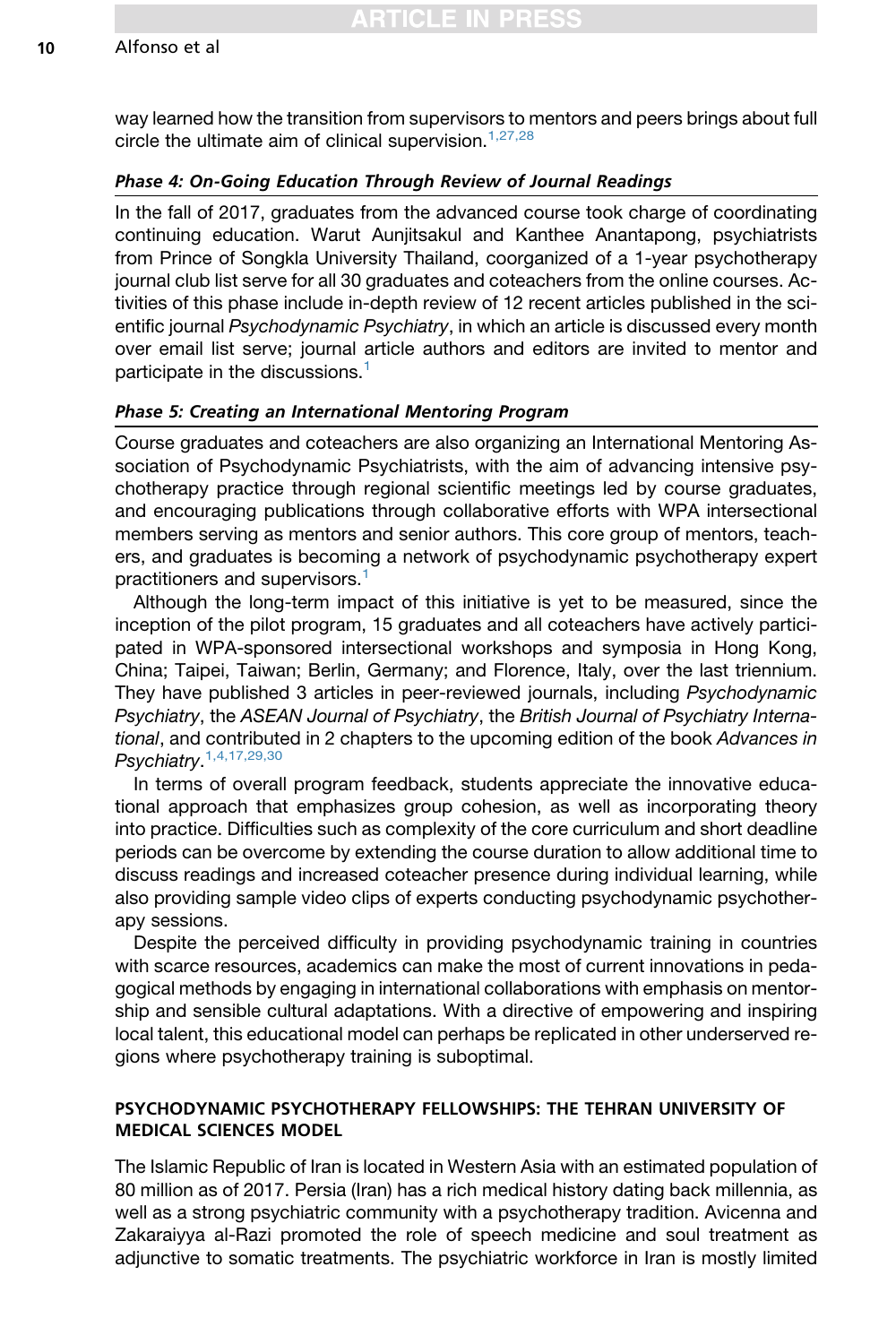to the larger cities of Tehran, Isfahan, Mashhad, and Shiraz, where most of the 1700 Iranian psychiatrists practice in combined inpatient and outpatient settings. One of Iran's 14 university-based psychiatry residency training programs is the TUMS program, with 65 residents and 6 psychotherapy fellows. Political and economic sanctions imposed against Iran dating from 1979 resulted in marginalization and international seclusion from the academic community. Recently, some of the sanctions have eased and international participation in conferences, as well as videoconferencing, is beginning to reestablish Iranian psychiatry into the mainstream. The authors would like to highlight the psychotherapy fellowship program in TUMS for its compre-hensiveness, attention to erudition, and clinical relevance.<sup>[4,31](#page-11-0)</sup>

The TUMS psychotherapy fellowship is competitive and uncompromising. The fellowship emphasizes accepting trainees from diverse parts of Iran to equip them with the skills of becoming psychotherapy residency training supervisors. Through the 18-month program, early career psychiatrists or psychiatry residency graduates are allowed to learn through observation, assistance with and independent practice of psychodynamic psychotherapy, CBT, group psychotherapy, family therapy, spiritual psychotherapy, and supportive psychotherapy. In addition, enrollees work in treatment settings such as inpatient and outpatient psychiatric services (for 17 months), in conjunction with the psychosomatic medicine service (100 hours), child and adolescent psychiatry clinic (200 hours), addiction study center (100 hours), and a 1-month elective setting. San'ati developed a single-gender group therapy model that suits the Iranian socio-cultural context and is included in this fellowship program. $4,31$ 

At the end of the fellowship, trainees complete a total of

- 400 individual psychodynamic sessions
- 220 CBT sessions
- 70 schema therapy sessions
- 70 psychodynamic group psychotherapy sessions
- 42 CBT group psychotherapy sessions
- 60 family therapy sessions
- 1-month equivalency of spiritual therapies or 12 step-groups
- 24 sex therapy sessions
- 30 psychoeducation sessions.

The TUMS model uses didactic sources through 12 books (10 in English and 2 in Farsi) and 3 core journals: *International Journal of Psychoanalysis*, *American Journal of Psychotherapy*, and *International Journal of Psychotherapy*. The curriculum is flexible and individual teachers assign supplemental readings, with a high volume of reading materials covered in the span of the 18-month period. Trainees rely on primary sources with less dependence on textbooks, such as studying works by Freud, Klein, Fairbairn, Winnicott, Balint, Hartmann, Mahler, Jacobson, Spitz, Kernberg, Sandler, Mitchell, Lacan, Bowlby, and Adler, when they are studying psychodynamic psychiatry and learning the historical context of the development of other psychotherapies. The psychotherapy fellows also have responsibilities to teach medical and psychology students, as well as residents. In vivo observation and supervision are performed through 1-way mirror rooms or video camera recordings. Assessment of the program includes measurements of trainee satisfaction and feedback, level of satisfaction from faculty at universities that employ the graduates, and standardized faculty evaluations.<sup>[4,31](#page-11-0)</sup>

Overall, The TUMS psychotherapy fellowship can be portrayed as an international model for rigorous training of advanced level psychiatry residents who are expected to take on teaching and supervisory responsibilities. San'ati and Moinalghorabaei,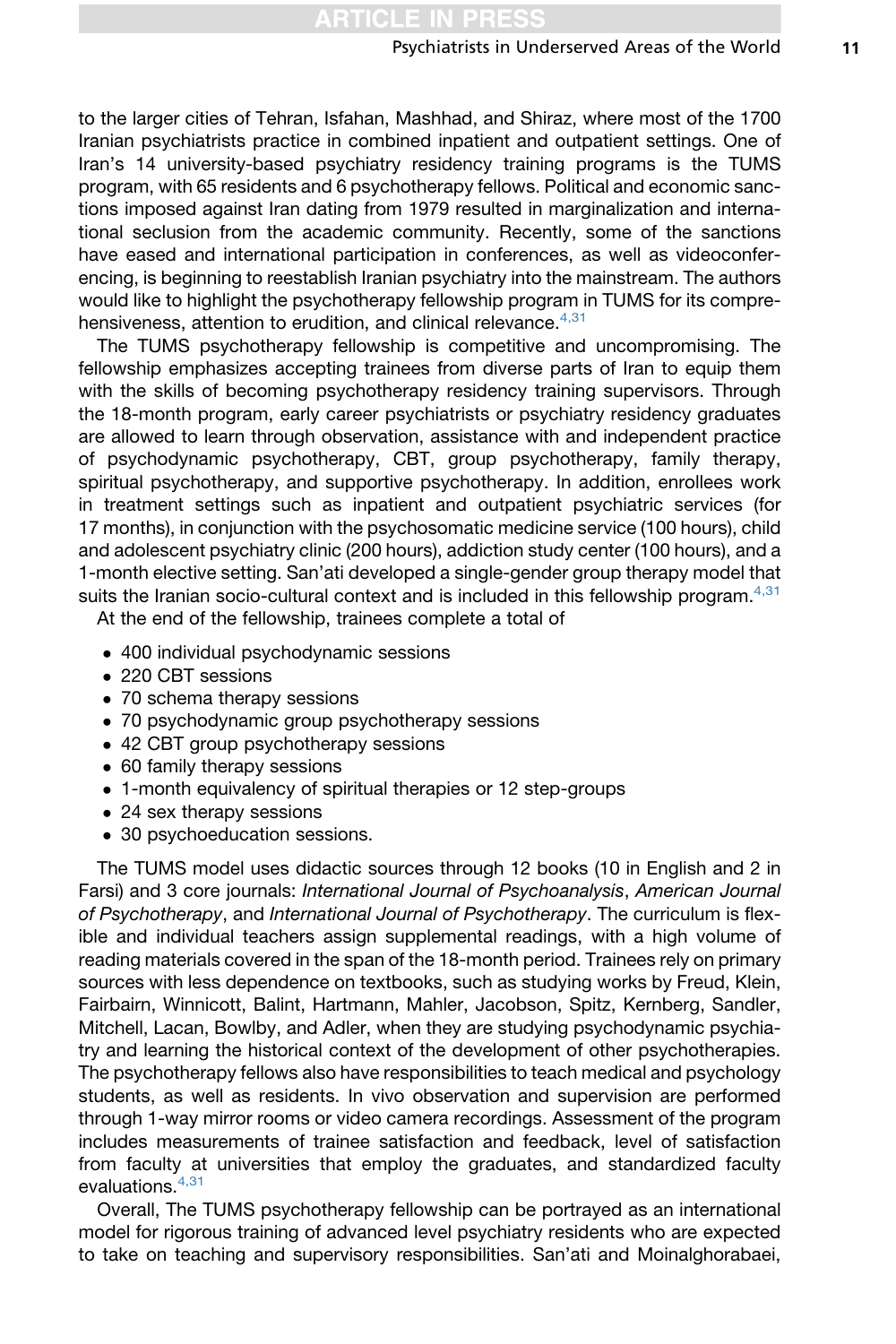<span id="page-11-0"></span>both UK-trained physicians, are teaching and training younger psychiatrists to become psychotherapy supervisors with emphasis on a high standard of care through combined and integrative psychotherapy methods. San'ati and Moinalghorabaei are psychoanalytically trained and place emphasis in teaching psychodynamic theories. As psychodynamic psychiatrists and educators, they encourage transtheoretical thinking and integrative practices, and help their trainees navigate with comfort as they become proficient with different psychotherapy modalities.<sup>4,31</sup>

## SUMMARY

Although it may seem paradoxic that psychiatrists in underserved areas in low-income and middle-income countries are enthusiastic about learning psychodynamic theory and pursue training to advance intensive psychotherapy skills, on further reflection one realizes that the depth and breadth of psychodynamic training can serve organizing purposes by increasing the clinician's ego strength. A psychodynamic perspective also helps psychiatrists navigate through the complexity of imperfect systems with challenging public health needs. International collaborations that capitalize on principles of mentoring by providing self-object experiences are welcome and effective, especially under the umbrella of reputable organizations such as the WPA. Teachers, supervisors, and mentors are in a unique position to provide mirroring, idealizing, and twinship self-object experiences in an ego-supportive academic environment. The authors emphatically recommend maximizing the use of Internet technologies to bridge learning gaps. The authors favor condensed didactic interventions that highlight clinical relevance and correlation rather than the conventional, theory-heavy, lengthy postgraduate programs endorsed by psychoanalytic institutes in existence for more than a century in high-income countries. If the latter, conventional, Eurocentric model is preferred, the authors recommend shorter versions of integrated fellowship training templates such as the TUMS program. Finally, it is important to be mindful that all innovative didactic interventions should have as an aim to be self-sustaining, by training students to develop their own teaching and supervisory skills.

## **REFERENCES**

- 1. [Alfonso CAA, Sutanto L, Zakaria H, et al. Psychodynamic psychotherapy training](http://refhub.elsevier.com/S0193-953X(18)30010-8/sref1) [in Southeast Asia—a distance learning pilot program. B J Psych Int 2018;15\(1\):](http://refhub.elsevier.com/S0193-953X(18)30010-8/sref1) 8–11.
- 2. [Tasman A, Sartorius N, Saraceno B. Addressing mental health resource defi](http://refhub.elsevier.com/S0193-953X(18)30010-8/sref2)[ciencies in Pacific Rim countries. Asia Pac Psychiatr 2009;1:3–8](http://refhub.elsevier.com/S0193-953X(18)30010-8/sref2).
- 3. [WHO, WPA. Atlas: psychiatric education and training across the world. Geneva](http://refhub.elsevier.com/S0193-953X(18)30010-8/sref3) [\(Switzerland\): World Health Organization; 2005.](http://refhub.elsevier.com/S0193-953X(18)30010-8/sref3)
- 4. Alfonso CA, Summers RF, Kronfol Z, et al. Psychiatry residency education in countries with low and middle-income economies. In: Fountolakis KN, Javed A, editors. Advances in psychiatry. Springer International Publishing, in press.
- 5. [Casanova Dias M, Riese F, Tasman A. Curriculum development for psychiatric](http://refhub.elsevier.com/S0193-953X(18)30010-8/sref5) [training. In: Fiorillo A, Volpe U, Bhugra D, editors. Psychiatry in practice: educa](http://refhub.elsevier.com/S0193-953X(18)30010-8/sref5)[tion, experience and expertise. Oxford \(United Kingdom\): Oxford University](http://refhub.elsevier.com/S0193-953X(18)30010-8/sref5) [Press; 2016. p. 149–64.](http://refhub.elsevier.com/S0193-953X(18)30010-8/sref5)
- 6. Accreditation Council for Graduate Medical Education. The Psychiatry Milestone Project. 2015. Available at: [https://www.acgme.org/Portals/0/PDFs/Milestones/](https://www.acgme.org/Portals/0/PDFs/Milestones/PsychiatryMilestones.pdf) [PsychiatryMilestones.pdf](https://www.acgme.org/Portals/0/PDFs/Milestones/PsychiatryMilestones.pdf). Accessed August 17, 2017.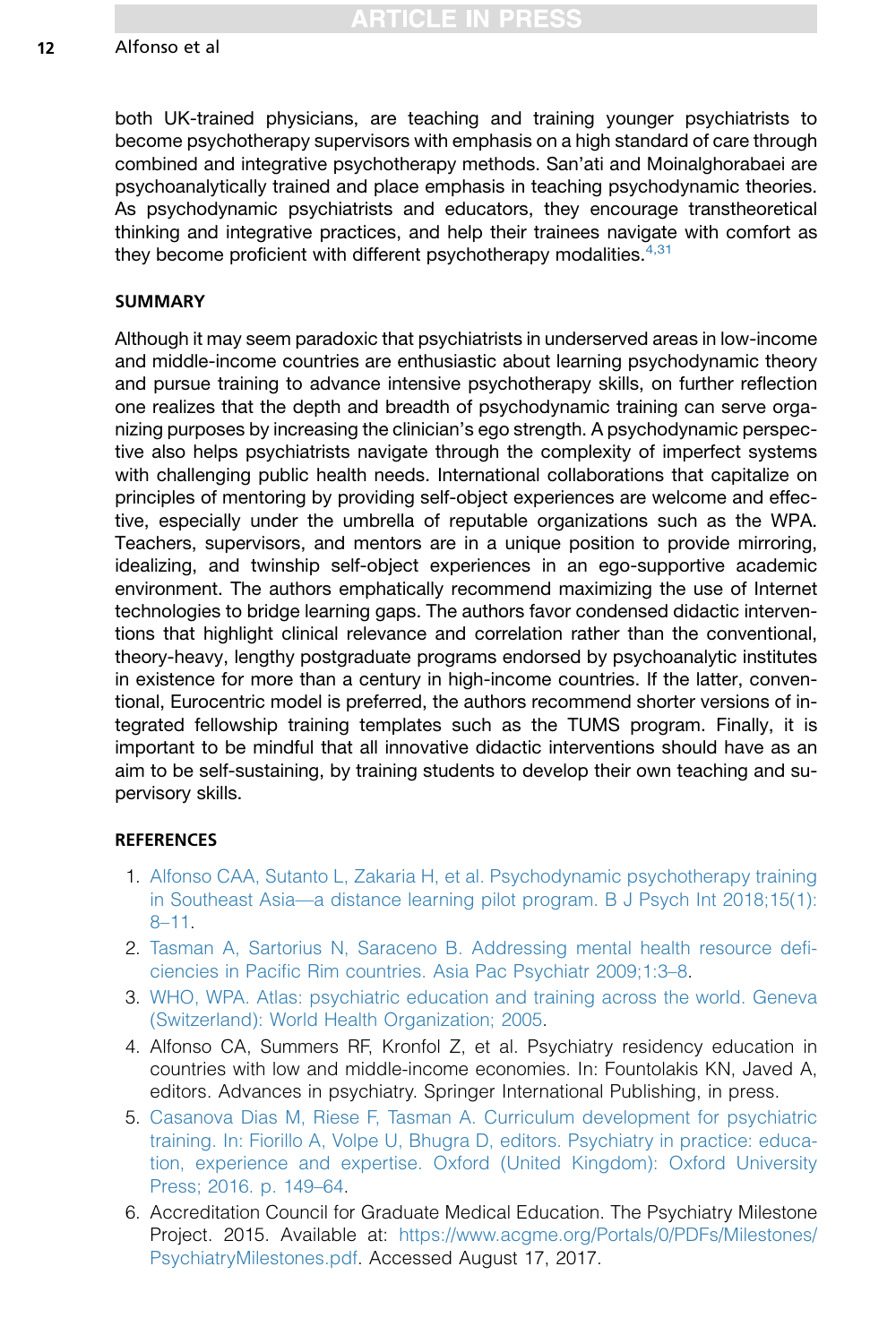- <span id="page-12-0"></span>7. [Kigozi F, Ssebunnya J. The multiplier role of psychiatrists in low-income settings.](http://refhub.elsevier.com/S0193-953X(18)30010-8/sref7) [Epidemiol Psychiatr Sci 2014;23:123–7.](http://refhub.elsevier.com/S0193-953X(18)30010-8/sref7)
- 8. [Patel V. Mental health in low-and middle-income copuntries. Br Med Bull 2007;81:](http://refhub.elsevier.com/S0193-953X(18)30010-8/sref8) [81–96](http://refhub.elsevier.com/S0193-953X(18)30010-8/sref8).
- 9. [Patel V. The future of psychiatry in low-and middle-income countries. Psychol](http://refhub.elsevier.com/S0193-953X(18)30010-8/sref9) [Med 2009;39:1759–62.](http://refhub.elsevier.com/S0193-953X(18)30010-8/sref9)
- 10. [Levy KN, Ehrenthal JC, Yeomans FE, et al. The efficacy of psychotherapy: focus](http://refhub.elsevier.com/S0193-953X(18)30010-8/sref10) [on psychodynamic psychotherapy as an example. Psychodyn Psychiatry 2014;](http://refhub.elsevier.com/S0193-953X(18)30010-8/sref10) [42\(3\):377–422](http://refhub.elsevier.com/S0193-953X(18)30010-8/sref10).
- 11. [Leichsenring F, Abbass A, Luyten P, et al. The emerging evidence for long-term](http://refhub.elsevier.com/S0193-953X(18)30010-8/sref11) [psychodynamic therapy. Psychodyn Psychiatry 2013;41\(3\):361–84.](http://refhub.elsevier.com/S0193-953X(18)30010-8/sref11)
- 12. [Fonagy P, Leigh SM, Steele H, et al. The relation of attachment status, psychiatric](http://refhub.elsevier.com/S0193-953X(18)30010-8/sref12) [classification, and response to psychotherapy. J Consult Clin Psychol 1996;64:](http://refhub.elsevier.com/S0193-953X(18)30010-8/sref12) [22–31](http://refhub.elsevier.com/S0193-953X(18)30010-8/sref12).
- 13. [Howard KI, Kopta SM, Krause MS, et al. The dose–effect relationship in psycho](http://refhub.elsevier.com/S0193-953X(18)30010-8/sref13)[therapy. Am Psychol 1986;41\(2\):159–64](http://refhub.elsevier.com/S0193-953X(18)30010-8/sref13).
- 14. [Beaglehole AL, Baig BJ, Stewart RC, et al. Training in transcultural psychiatry and](http://refhub.elsevier.com/S0193-953X(18)30010-8/sref14) [delivery of education in a low-income country. Psychiatr Bull 2008;32:111–2.](http://refhub.elsevier.com/S0193-953X(18)30010-8/sref14)
- 15. [Engel GL. The need for a new medical model: a challenge for biomedicine. Sci](http://refhub.elsevier.com/S0193-953X(18)30010-8/sref15)[ence 1977;196\(4286\):129–36](http://refhub.elsevier.com/S0193-953X(18)30010-8/sref15).
- 16. [Udomratn P. The assimilation of current Western psychotherapeutic practice in](http://refhub.elsevier.com/S0193-953X(18)30010-8/sref16) [Thailand. IFP Newsletter 2008;6\(1\):13–15y.](http://refhub.elsevier.com/S0193-953X(18)30010-8/sref16)
- 17. [Alfonso CA. Understanding the psychodynamics of non-adherence. Psychiatr](http://refhub.elsevier.com/S0193-953X(18)30010-8/sref17) [Times 2011;28:22–3.](http://refhub.elsevier.com/S0193-953X(18)30010-8/sref17)
- 18. [Sullivan HS. The psychiatric interview. New York: W.W. Norton & Co; 1958](http://refhub.elsevier.com/S0193-953X(18)30010-8/sref18).
- 19. [Hilty DM, Marks SL, Umess D. Clinical and educational telepsychiatry applica](http://refhub.elsevier.com/S0193-953X(18)30010-8/sref19)[tions: a review. Can J Psychiatry 2004;11:35–8](http://refhub.elsevier.com/S0193-953X(18)30010-8/sref19).
- 20. [Fishkin R, Fishkin L, Leli U, et al. Psychodynamic treatment, training and super](http://refhub.elsevier.com/S0193-953X(18)30010-8/sref20)[vision using internet-based technologies. J Am Acad Psychoanal Dyn Psychiatry](http://refhub.elsevier.com/S0193-953X(18)30010-8/sref20) [2011;39\(1\):155](http://refhub.elsevier.com/S0193-953X(18)30010-8/sref20).
- 21. [Savin DM, Kaur Legha R, Cordaro AR, et al. Spanning distance and culture in](http://refhub.elsevier.com/S0193-953X(18)30010-8/sref21) [psychiatric education: a teleconferencing collaboration between Cambodia and](http://refhub.elsevier.com/S0193-953X(18)30010-8/sref21) [the United States. Acad Psychiatry 2013;37\(5\):355–60.](http://refhub.elsevier.com/S0193-953X(18)30010-8/sref21)
- 22. [Chouchane L, Mamtani R, Al-Thani MH, et al. Medical education and research](http://refhub.elsevier.com/S0193-953X(18)30010-8/sref22) [environment in Qatar: a new epoch for translational research in the Middle](http://refhub.elsevier.com/S0193-953X(18)30010-8/sref22) [East. J Transl Med 2011;9:16](http://refhub.elsevier.com/S0193-953X(18)30010-8/sref22).
- 23. [Alem A, Pain C, Araya M, et al. Co-creating a psychiatric resident program with](http://refhub.elsevier.com/S0193-953X(18)30010-8/sref23) [Ethiopians, for Ethiopians, in Ethiopia: the Toronto Addis Ababa Psychiatry Proj](http://refhub.elsevier.com/S0193-953X(18)30010-8/sref23)[ect \(TAAPP\). Acad Psychiatry 2010;34:424–32.](http://refhub.elsevier.com/S0193-953X(18)30010-8/sref23)
- 24. [Alfonso CA, Adlan ASA, Zakaria H, et al. Psychotherapy Training in Malaysia-](http://refhub.elsevier.com/S0193-953X(18)30010-8/sref24)[Opportunities for improving competency through international collaboration.](http://refhub.elsevier.com/S0193-953X(18)30010-8/sref24) [ASEAN J Psychiatry 2016;17\(2\):137–8.](http://refhub.elsevier.com/S0193-953X(18)30010-8/sref24)
- 25. Alfonso CA. Creating a psychodynamic psychotherapy-mentoring network and faculty development program in Southeast Asia—a 5-year pilot program, Proceedings of the 18th World Congress of the World Association of Dynamic Psychiatry. Florence, April 18–22, 2017.
- 26. [Reeve J, Jang H. What teachers say and do to support students' autonomy dur](http://refhub.elsevier.com/S0193-953X(18)30010-8/sref26)[ing a learning activity. J Educ Psychol 2006;98\(1\):209–18.](http://refhub.elsevier.com/S0193-953X(18)30010-8/sref26)
- 27. [Watkins CE. Listening, learning, and development in psychoanalytic supervision:](http://refhub.elsevier.com/S0193-953X(18)30010-8/sref27) [A self psychology perspective. Psychoanal Psychol 2016;33\(3\):437–71.](http://refhub.elsevier.com/S0193-953X(18)30010-8/sref27)